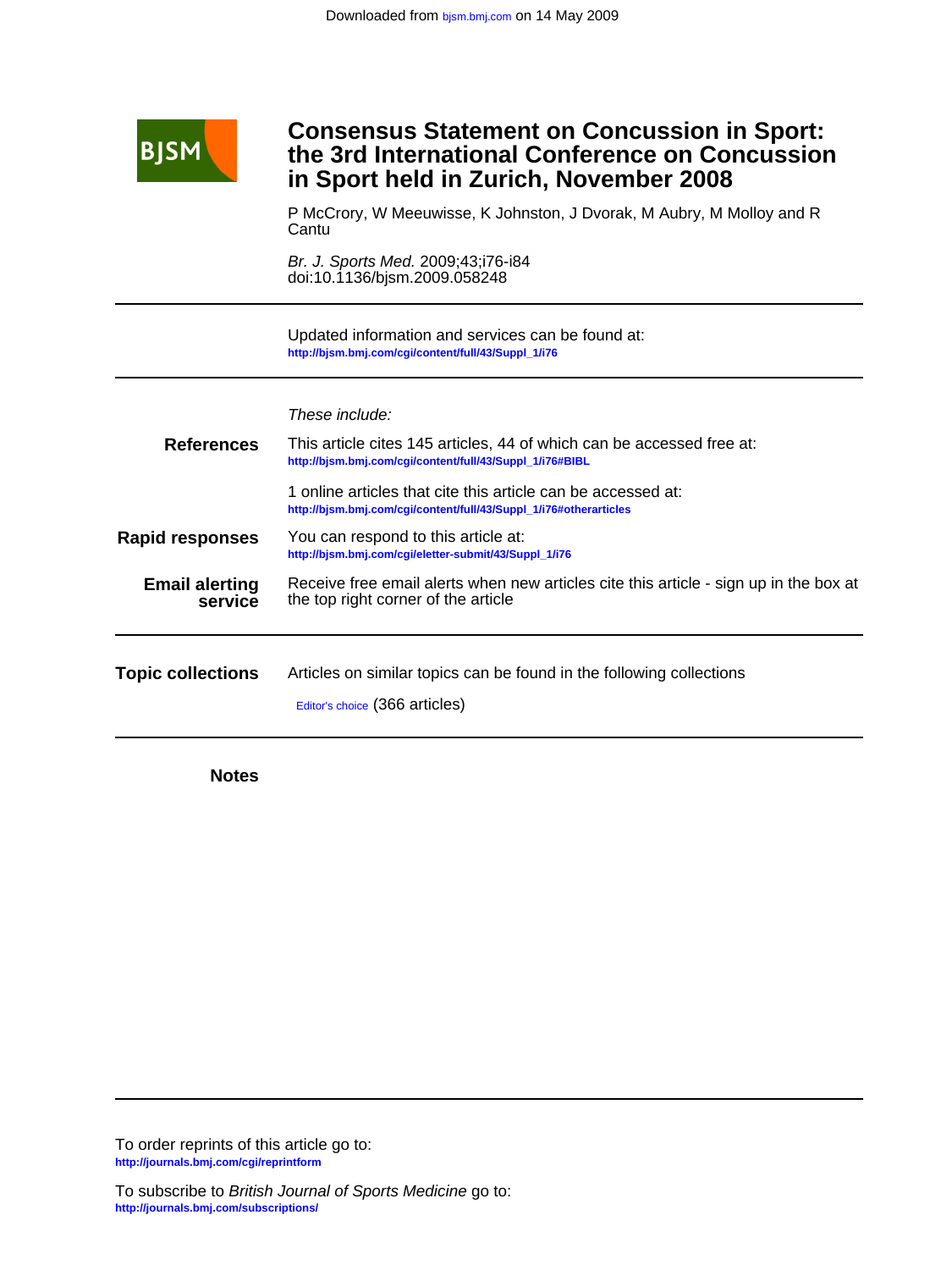# Consensus Statement on Concussion in Sport: the 3rd International Conference on Concussion in Sport held in Zurich, November 2008

CHOICE

P McCrory,<sup>1</sup> W Meeuwisse,<sup>2</sup> K Johnston,<sup>3</sup> EDITOR'S J DVOrak,<sup>4</sup> M Aubry,<sup>5</sup> M Molloy,<sup>6</sup> R Cantu<sup>7</sup>

This paper is a revision and update of the recommendations developed following the 1st (Vienna) and 2nd (Prague) International Symposia on Concussion in Sport.<sup>12</sup> The Zurich Consensus statement is designed to build on the principles outlined in the original Vienna and Prague documents and to develop further conceptual understanding of this problem using a formal consensus-based approach. A detailed description of the consensus process is outlined at the end of this document. This document is developed for use by physicians, therapists, certified athletic trainers, health professionals, coaches and other people involved in the care of injured athletes, whether at the recreational, elite or professional level. While agreement exists pertaining to principal messages conveyed within this document, the authors acknowledge that the science of concussion is evolving and therefore management and return to play decisions remain in the realm of clinical judgement on an individualised basis. Readers are encouraged to copy and distribute freely the Zurich Consensus document and/or the Sports Concussion Assessment Tool (SCAT2) card and neither is subject to any copyright restric-

tion. The authors request, however that the document and/or the SCAT2 card be distributed in their full and complete format.

The following focus questions formed the foundation for the Zurich concussion consensus statement:

#### Acute simple concussion

- $\blacktriangleright$  Which symptom scale and which sideline assessment tool is best for diagnosis and/or follow up?
- How extensive should the cognitive assessment be in elite athletes?
- How extensive should clinical and neuropsychological (NP) testing be at non-elite level?
- Who should do/interpret the cognitive assessment?
- Is there a gender difference in concussion incidence and outcomes?

#### Return to play (RTP) issues

- $\blacktriangleright$  Is provocative exercise testing useful in guiding RTP?
- $\blacktriangleright$  What is the best RTP strategy for elite athletes?
- What is the best RTP strategy for nonelite athletes?
- $\blacktriangleright$  Is protective equipment (eg, mouthguards and helmets) useful in reducing concussion incidence and/or severity?

#### Complex concussion and long-term issues

- Is the simple versus complex classification a valid and useful differentiation?
- $\blacktriangleright$  Are there specific patient populations at risk of long-term problems?
- Is there a role for additional tests (eg, structural and/or functional MRI, balance testing, biomarkers)?

Should athletes with persistent symptoms be screened for depression/anxiety?

# Paediatric concussion

- Which symptoms scale is appropriate for this age group?
- Which tests are useful and how often should baseline testing be performed in this age group?
- $\blacktriangleright$  What is the most appropriate RTP guideline for elite and non-elite child and adolescent athletes?

#### Future directions

- What is the best method of knowledge transfer and education?
- Is there evidence that new and novel injury prevention strategies work (eg, changes to rules of the game, fair play strategies, etc)?

The Zurich document additionally examines the management issues raised in the previous Prague and Vienna documents and applies the consensus questions to these areas.

#### SPECIFIC RESEARCH QUESTIONS AND CONSENSUS DISCUSSION

# 1. Concussion

#### 1.1 Definition of concussion

A panel discussion regarding the definition of concussion and its separation from mild traumatic brain injury (mTBI) was held. Although there was acknowledgement that the terms refer to different injury constructs and should not be used interchangeably, it was not felt that the panel would define mTBI for the purpose of this document. There was unanimous agreement, however, that concussion is defined as follows:

Concussion is defined as a complex pathophysiological process affecting the brain, induced by traumatic biomechanical forces. Several common features that incorporate clinical, pathologic and biomechanical injury constructs that may be utilised in defining the nature of a concussive head injury include: 1. Concussion may be caused either by a direct blow to the head, face, neck or elsewhere on the body with an ''impulsive'' force transmitted to the head. 2. Concussion typically results in the rapid onset of short-lived impairment of neurologic function that resolves spontaneously. 3. Concussion may result in neuropathological changes but the acute clinical symptoms largely reflect a functional

<sup>&</sup>lt;sup>1</sup> Centre for Health, Exercise & Sports Medicine, University of Melbourne, Parkville, Australia; <sup>2</sup> Sport Medicine Centre, Faculty of Kinesiology, and Department of Community Health Sciences, Faculty of Medicine, University of Calgary, Calgary, Alberta, Canada; <sup>3</sup> Sport Concussion Clinic, Toronto Rehabilitation Institute,<br>Toronto, Ontario, Canada; <sup>4</sup> FIFA Medical Assessment and Research Center and Schulthess Clinic, Zurich, Switzerland; <sup>5</sup> International Ice Hockey Federation and Hockey Canada, and Ottawa Sport Medicine Centre, Ottawa, Canada; <sup>6</sup> International Rugby Board, Dublin, Ireland; <sup>7</sup> Emerson Hospital, Concord, Massachusetts, USA

Correspondence to: Associate Professor P McCrory, Centre for Health, Exercise & Sports Medicine, University of Melbourne, Parkville, Australia 3010; paulmccr@ bigpond.net.au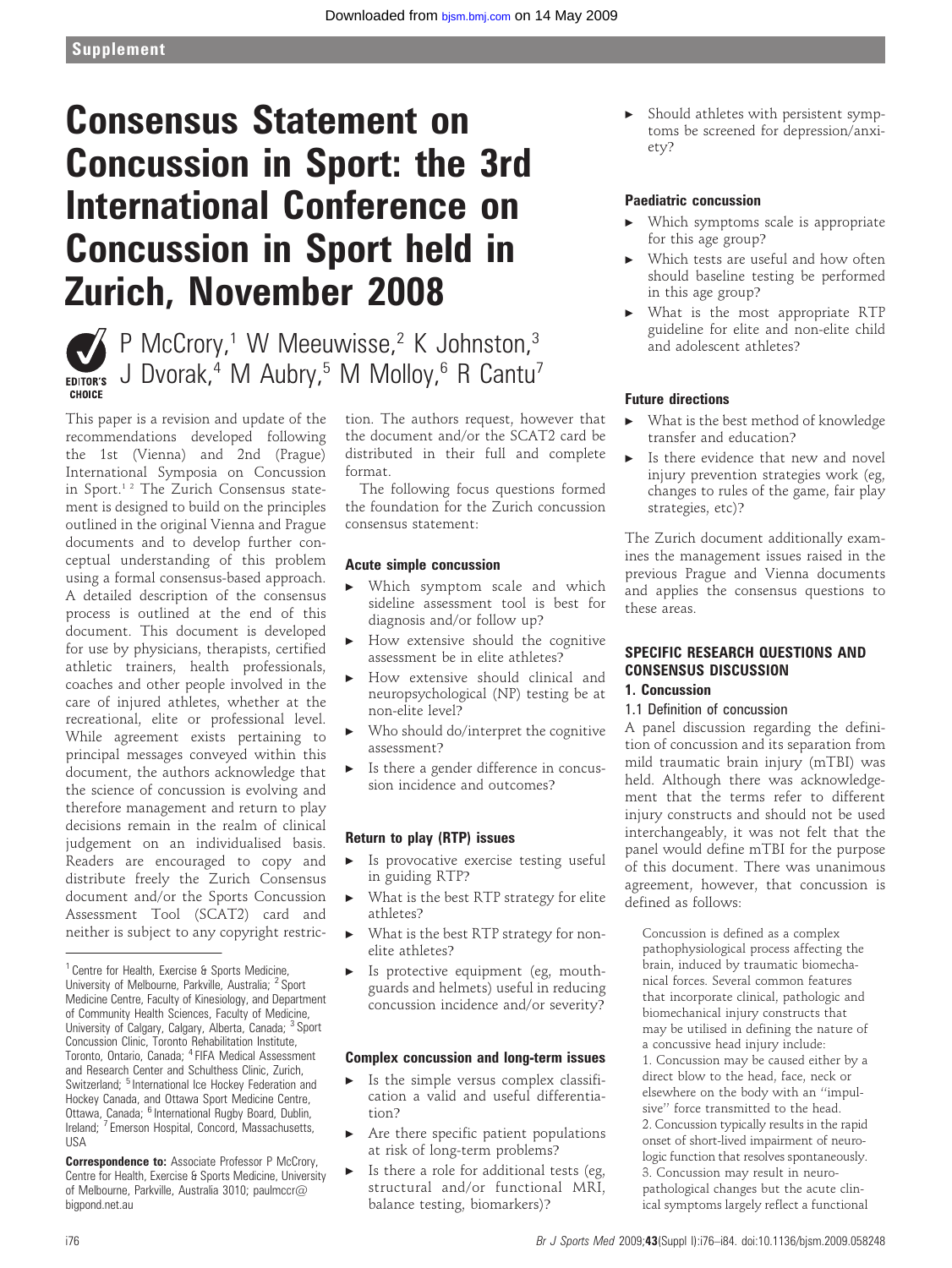disturbance rather than a structural injury.

4. Concussion results in a graded set of clinical symptoms that may or may not involve loss of consciousness. Resolution of the clinical and cognitive symptoms typically follows a sequential course; however it is important to note that in a small percentage of cases however, postconcussive symptoms may be prolonged. 5. No abnormality on standard structural neuroimaging studies is seen in concussion.

# 1.2 Classification of concussion

There was unanimous agreement to abandon the simple versus complex terminology that had been proposed in the Prague agreement statement as the panel felt that the terminology itself did not fully describe the entities. The panel however unanimously retained the concept that the majority (80–90%) of concussions resolve in a short (7–10 day) period, although the recovery time frame may be longer in children and adolescents.<sup>2</sup>

#### 2. Concussion evaluation

2.1 Symptoms and signs of acute concussion The panel agreed that the diagnosis of acute concussion usually involves the assessment of a range of domains including clinical symptoms, physical signs, behaviour, balance, sleep and cognition. Furthermore, a detailed concussion history is an important part of the evaluation both in the injured athlete and when conducting a pre-participation examination. The detailed clinical assessment of concussion is outlined in the SCAT2 form (see p 85).

The suspected diagnosis of concussion can include one or more of the following clinical domains:

- a. Symptoms—somatic (eg, headache), cognitive (eg, feeling like in a fog) and/or emotional symptoms (eg, lability).
- b. Physical signs (eg, loss of consciousness, amnesia).
- c. Behavioural changes (eg, irritability).
- d. Cognitive impairment (eg, slowed reaction times).
- e. Sleep disturbance (eg, drowsiness).

If any one or more of these components is present, a concussion should be suspected and the appropriate management strategy instituted.

# 2.2 On-field or sideline evaluation of acute concussion

When a player shows any features of a concussion:

- a. The player should be medically evaluated onsite using standard emergency management principles and particular attention should be given to excluding a cervical spine injury.
- b. The appropriate disposition of the player must be determined by the treating healthcare provider in a timely manner. If no healthcare provider is available, the player should be safely removed from practice or play and urgent referral to a physician arranged.
- c. Once the first aid issues are addressed, then an assessment of the concussive injury should be made using the SCAT2 or other similar tool.
- d. The player should not be left alone following the injury and serial monitoring for deterioration is essential over the initial few hours following injury.
- e. A player with diagnosed concussion should not be allowed to return to play on the day of injury. Occasionally in adult athletes, there may be return to play on the same day as the injury. See Section 4.2.

It was unanimously agreed that sufficient time for assessment and adequate facilities should be provided for the appropriate medical assessment both on and off the field for all injured athletes. In some sports this may require rule change to allow an off-field medical assessment to occur without affecting the flow of the game or unduly penalising the injured player's team.

Sideline evaluation of cognitive function is an essential component in the assessment of this injury. Brief neuropsychological test batteries that assess attention and memory function have been shown to be practical and effective. Such tests include the Maddocks questions<sup>34</sup> and the Standardized Assessment of Concussion (SAC).<sup>5-7</sup> It is worth noting that standard orientation questions (eg, time, place, person) have been shown to be unreliable in the sporting situation when compared with memory assessment.4 8 It is recognised, however, that abbreviated testing paradigms are designed for rapid concussion screening on the sidelines and are not meant to replace comprehensive neuropsychological testing which is sensitive to detect subtle deficits that may exist beyond the acute episode; nor should they be used as a stand-alone tool for the ongoing management of sports concussions.

It should also be recognised that the appearance of symptoms might be delayed several hours following a concussive episode.

# 2.3 Evaluation in emergency room or office by medical personnel

An athlete with concussion may be evaluated in the emergency room or doctor's office as a point of first contact following injury or may have been referred from another care provider. In addition to the points outlined above, the key features of this exam should encompass:

- a. A medical assessment including a comprehensive history, and detailed neurological examination including a thorough assessment of mental status, cognitive functioning and gait and balance.
- b. A determination of the clinical status of the patient including whether there has been improvement or deterioration since the time of injury. This may involve seeking additional information from parents, coaches, teammates and eyewitnesses to the injury.
- c. A determination of the need for emergent neuroimaging in order to exclude a more severe brain injury involving a structural abnormality

In large part, these points above are included in the SCAT2 assessment, which forms part of the Zurich consensus statement.

# 3. Concussion investigations

A range of additional investigations may be utilised to assist in the diagnosis and/or exclusion of injury. These include the following.

#### 3.1 Neuroimaging

It was recognised by the panellists that conventional structural neuroimaging is normal in concussive injury. Given that caveat, the following suggestions are made: brain CT (or where available, MR brain scan) contributes little to concussion evaluation but should be employed whenever suspicion of an intracerebral structural lesion exists. Examples of such situations may include prolonged disturbance of conscious state, focal neurological deficit or worsening symptoms.

Newer structural MRI modalities including gradient echo, perfusion and diffusion imaging have greater sensitivity for structural abnormalities. However, the lack of published studies as well as absent pre-injury neuroimaging data limits the usefulness of this approach in clinical management at the present time. In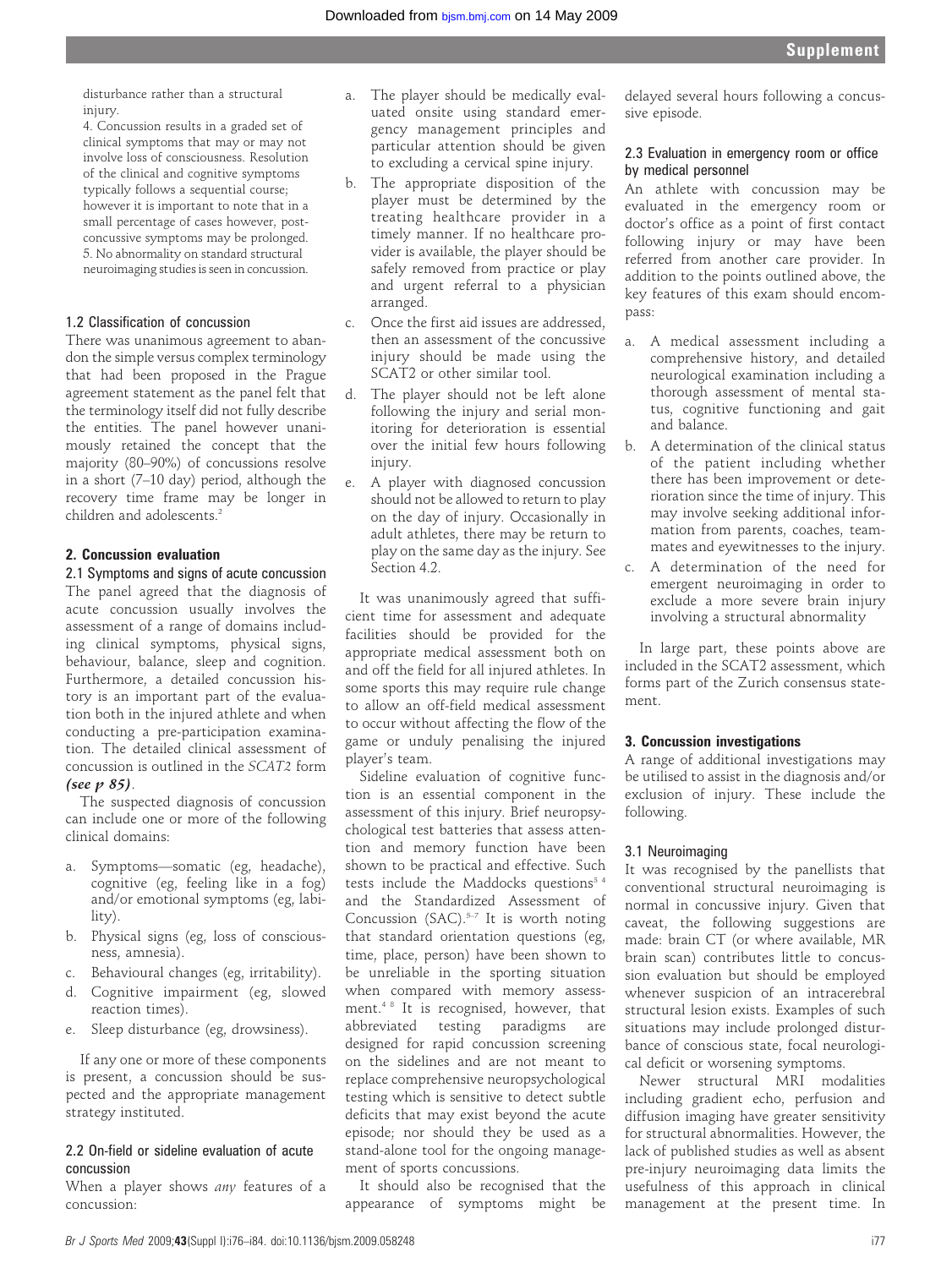addition, the predictive value of various MR abnormalities that may be incidentally discovered is not established at the present time.

Other imaging modalities such as functional MRI (fMRI) show activation patterns that correlate with symptom severity and recovery in concussion.<sup>9-13</sup> While not part of routine assessment at the present time, they nevertheless provide additional insight to pathophysiological mechanisms. Alternative imaging technologies (eg, positron emission tomography, diffusion tensor imaging, magnetic resonance spectroscopy, functional connectivity), while demonstrating some compelling findings, are still at early stages of development and cannot be recommended other than in a research setting.

#### 3.2 Objective balance assessment

Published studies, using both sophisticated force plate technology and less sophisticated clinical balance tests (eg, balance error scoring system (BESS)), have identified postural stability deficits lasting approximately 72 hours following sportrelated concussion. It appears that postural stability testing provides a useful tool for objectively assessing the motor domain of neurological functioning, and should be considered a reliable and valid addition to the assessment of athletes suffering from concussion, particularly where symptoms or signs indicate a balance component.<sup>14-20</sup>

#### 3.3 Neuropsychological assessment

The application of neuropsychological (NP) testing in concussion has been shown to be of clinical value and continues to contribute significant information in concussion evaluation.21–26 Although in most case cognitive recovery largely overlaps with the time course of symptom recovery, it has been demonstrated that cognitive recovery may occasionally precede or more commonly follow clinical symptom resolution, suggesting that the assessment of cognitive function should be an important component in any return to play protocol.27 28 It must be emphasised however, that NP assessment should not be the sole basis of management decisions; rather it should be seen as an aid to the clinical decisionmaking process in conjunction with a range of clinical domains and investigational results.

Neuropsychologists are in the best position to interpret NP tests by virtue of their background and training.

However, there may be situations where neuropsychologists are not available and other medical professionals may perform or interpret NP screening tests. The ultimate return to play decision should remain a medical one in which a multidisciplinary approach, when possible, has been taken. In the absence of NP and other (eg, formal balance assessment) testing, a more conservative return to play approach may be appropriate.

In the majority of cases, NP testing will be used to assist return to play decisions and will not be done until patient is symptom free.<sup>29 30</sup> There may be situations (eg, child and adolescent athletes) where testing may be performed early while the patient is still symptomatic to assist in determining management. This will normally be best determined in consultation with a trained neuropsychologist.<sup>31</sup> 32

#### 3.4 Genetic testing

The significance of apolipoprotein (Apo) E4, ApoE promotor gene, tau polymerase and other genetic markers in the management of sports concussion risk or injury outcome is unclear at this time.<sup>33 34</sup> Evidence from human and animal studies in more severe traumatic brain injury shows induction of a variety of genetic and cytokine factors, such as: insulin-like growth factor-1 (IGF-1), IGF binding protein-2, fibroblast growth factor, Cu–Zn superoxide dismutase, superoxide dismutase-1 (SOD-1), nerve growth factor, glial fibrillary acidic protein (GFAP) and S-100. Whether such factors are affected in sporting concussion is not known at this stage.35–42

#### 3.5 Experimental concussion assessment modalities

Different electrophysiological recording techniques (eg, evoked response potential (ERP), cortical magnetic stimulation and electroencephalography) have demonstrated reproducible abnormalities in the post-concussive state; however not all studies reliably differentiated concussed athletes from controls.43–49 The clinical significance of these changes remains to be established.

In addition, biochemical serum and cerebral spinal fluid markers of brain injury (including S-100, neuron specific enolase (NSE), myelin basic protein (MBP), GFAP, tau, etc) have been proposed as means by which cellular damage may be detected if present.<sup>50-56</sup> There is currently insufficient evidence however, to justify the routine use of these biomarkers clinically.

#### 4. Concussion management

The cornerstone of concussion management is physical and cognitive rest until symptoms resolve and then a graded programme of exertion prior to medical clearance and return to play. The recovery and outcome of this injury may be modified by a number of factors that may require more sophisticated management strategies. These are outlined in the section on modifiers below.

As described above, the majority of injuries will recover spontaneously over several days. In these situations, it is expected that an athlete will proceed progressively through a stepwise return to play strategy.57 During this period of recovery while symptomatic, following an injury, it is important to emphasise to the athlete that physical and cognitive rest is required. Activities that require concentration and attention (eg, scholastic work, videogames, text messaging, etc) may exacerbate symptoms and possibly delay recovery. In such cases, apart from limiting relevant physical and cognitive activities (and other risk-taking opportunities for re-injury) while symptomatic, no further intervention is required during the period of recovery and the athlete typically resumes sport without further problem.

#### 4.1 Graduated return to play protocol

Return to play protocol following a concussion follows a stepwise process as outlined in table 1.

With this stepwise progression, the athlete should continue to proceed to the next level if asymptomatic at the current level. Generally each step should take 24 hours so that an athlete would take approximately one week to proceed through the full rehabilitation protocol once they are asymptomatic at rest and with provocative exercise. If any postconcussion symptoms occur while in the stepwise programme, the patient should drop back to the previous asymptomatic level and try to progress again after a further 24-hour period of rest has passed.

#### 4.2 Same day RTP

With adult athletes, in some settings, where there are team physicians experienced in concussion management and sufficient resources (eg, access to neuropsychologists, consultants, neuroimaging, etc) as well as access to immediate (ie, sideline) neurocognitive assessment, return to play management may be more rapid. The RTP strategy must still follow the same basic management principles,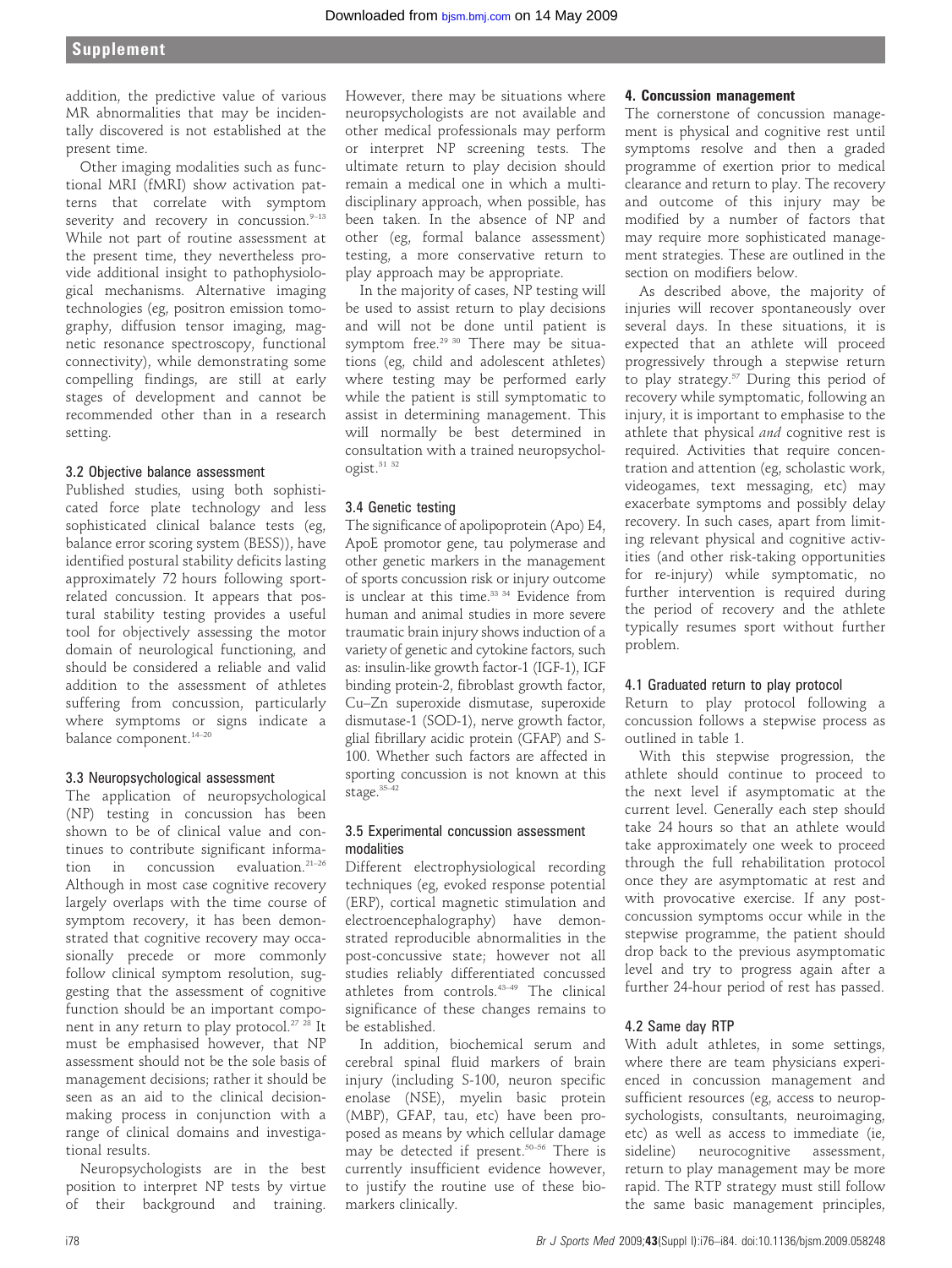| <b>Table 1</b> Graduated return to play protocol |                                                                                                                          |                                                                         |  |
|--------------------------------------------------|--------------------------------------------------------------------------------------------------------------------------|-------------------------------------------------------------------------|--|
| <b>Rehabilitation stage</b>                      | Functional exercise at each stage of rehabilitation                                                                      | Objective of each stage                                                 |  |
| 1. No activity                                   | Complete physical and cognitive rest                                                                                     | Recovery                                                                |  |
| 2. Light aerobic exercise                        | Walking, swimming or stationary cycling keeping intensity<br>$<$ 70% maximum predicted heart rate                        | Increase heart rate                                                     |  |
|                                                  | No resistance training                                                                                                   |                                                                         |  |
| 3. Sport-specific exercise                       | Skating drills in ice hockey, running drills in soccer. No head Add movement<br>impact activities                        |                                                                         |  |
| 4. Non-contact training<br>drills                | Progression to more complex training drills, eg passing drills Exercise, coordination, and<br>in football and ice hockey | cognitive load                                                          |  |
|                                                  | May start progressive resistance training)                                                                               |                                                                         |  |
| 5. Full contact practice                         | Following medical clearance participate in normal training<br>activities                                                 | Restore confidence and<br>assess functional skills by<br>coaching staff |  |
| 6. Return to play                                | Normal game play                                                                                                         |                                                                         |  |

namely full clinical and cognitive recovery before consideration of return to play. This approach is supported by published guidelines, such as the American Academy of Neurology, US Team Physician Consensus Statement, and US National Athletic Trainers Association Position Statement.<sup>58-60</sup> This issue was extensively discussed by the consensus panellists and it was acknowledged that there is evidence that some professional American football players are able to RTP more quickly, with even same day RTP supported by National Football League studies without a risk of recurrence or sequelae.<sup>61</sup> There are data however, demonstrating that at the collegiate and high school level, athletes allowed to RTP on the same day may demonstrate NP deficits post-injury that may not be evident on the sidelines and are more likely to have delayed onset of symptoms.62–68 It should be emphasised however, that the young  $(<18)$  elite athlete should be treated more conservatively even though the resources may be the same as for an older professional athlete (see Section 6.1).

# 4.3 Psychological management and mental health issues

In addition, psychological approaches may have potential application in this injury, particularly with the modifiers listed below.69 70 Caregivers are also encouraged to evaluate the concussed athlete for affective symptoms such as depression, as these symptoms may be common in concussed athletes.<sup>57</sup>

# 4.4 The role of pharmacological therapy

Pharmacological therapy in sports concussion may be applied in two distinct situations. The first of these situations is the management of specific prolonged symptoms (eg, sleep disturbance, anxiety, etc). The second situation is where drug

therapy is used to modify the underlying pathophysiology of the condition with the aim of shortening the duration of the concussion symptoms.71 In broad terms, this approach to management should only be considered by clinicians experienced in concussion management.

An important consideration in RTP is that concussed athletes should not only be symptom-free but also should not be taking any pharmacological agents/medications that may mask or modify the symptoms of concussion. Where antidepressant therapy may be commenced during the management of a concussion, the decision to return to play while still on such medication must be considered carefully by the treating clinician.

#### 4.5 The role of pre-participation concussion evaluation

Recognising the importance of a concussion history, and appreciating the fact that many athletes will not recognise all the concussions they may have suffered in the past, a detailed concussion history is of value.72–75 Such a history may preidentify athletes that fit into a high risk category and provides an opportunity for the healthcare provider to educate the athlete in regard to the significance of concussive injury. A structured concussion history should include specific questions as to previous symptoms of a concussion; not just the perceived number of past concussions. It is also worth noting that dependence on the recall of concussive injuries by teammates or coaches has been shown to be unreliable.72 The clinical history should also include information about all previous head, face or cervical spine injuries as these may also have clinical relevance. It is worth emphasising that in the setting of maxillofacial and cervical spine injuries, coexistent concussive injuries may be missed unless specifically assessed. Questions pertaining to disproportionate impact versus

symptom severity matching may alert the clinician to a progressively increasing vulnerability to injury. As part of the clinical history it is advised that details regarding protective equipment employed at time of injury be sought, for both recent and remote injuries. A comprehensive pre-participation concussion evaluation allows for modification and optimisation of protective behaviour and an opportunity for education.

# 5. Modifying factors in concussion management

The consensus panel agreed that a range of 'modifying' factors may influence the investigation and management of concussion and in some cases, may predict the potential for prolonged or persistent symptoms. These modifiers would also be important to consider in a detailed concussion history and are outlined in Table 2.

In this setting, there may be additional management considerations beyond simple RTP advice. There may be a more important role for additional investigations, including formal NP testing, balance assessment and neuroimaging. It is envisioned that athletes with such modifying features would be managed in a multidisciplinary manner coordinated by a physician with specific expertise in the management of concussive injury.

The role of female gender as a possible modifier in the management of concussion was discussed at length by the panel. There was not unanimous agreement that the current published research evidence is conclusive that this should be included as a modifying factor, although it was accepted that gender may be a risk factor for injury and/or influence injury severity.76–78

# 5.1 The significance of loss of consciousness (LOC)

In the overall management of moderate to severe traumatic brain injury, duration of LOC is an acknowledged predictor of outcome.79 While published findings in concussion describe LOC associated with specific early cognitive deficits it has not been noted as a measure of injury severity.<sup>80 81</sup> Consensus discussion determined that prolonged  $(>1$  minute duration) LOC would be considered as a factor that may modify management.

# 5.2 The significance of amnesia and other symptoms

There is renewed interest in the role of post-traumatic amnesia and its role as a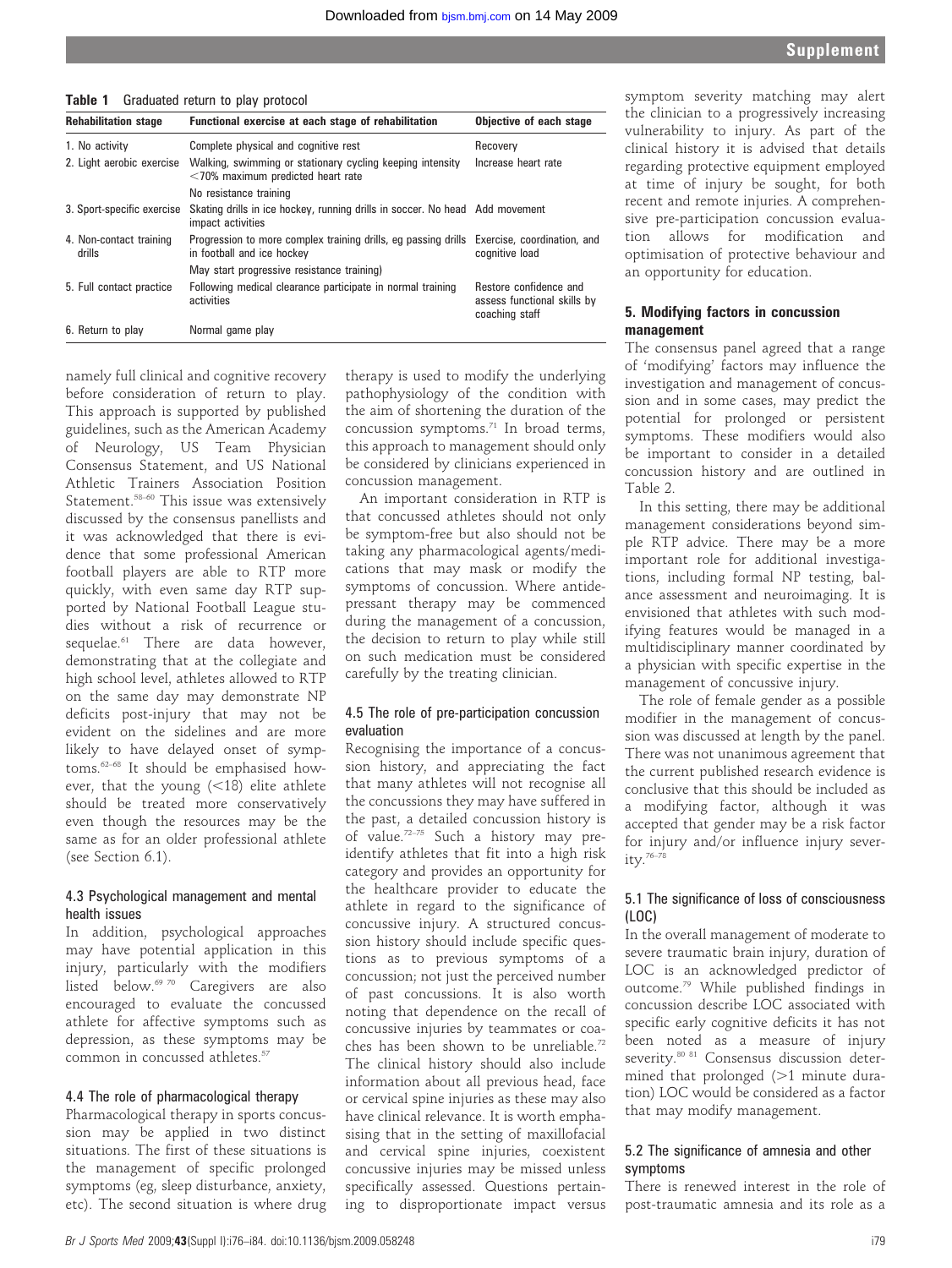#### Supplement

# Table 2 Concussion modifiers

| <b>Factors</b>          | <b>Modifier</b>                                                                                                                            |  |
|-------------------------|--------------------------------------------------------------------------------------------------------------------------------------------|--|
| Symptoms                | Number                                                                                                                                     |  |
|                         | Duration $(>10$ days)                                                                                                                      |  |
|                         | Severity                                                                                                                                   |  |
| Signs                   | Prolonged loss of consciousness $(>1$ min), amnesia                                                                                        |  |
| Sequelae                | Concussive convulsions                                                                                                                     |  |
| Temporal                | Frequency-repeated concussions over time                                                                                                   |  |
|                         | Timing—injuries close together in time                                                                                                     |  |
|                         | "Recency"—recent concussion or traumatic brain injury                                                                                      |  |
| Threshold               | Repeated concussions occurring with progressively less impact force or slower recovery<br>after each successive concussion                 |  |
| Age                     | Child and adolescent $(<18$ years old)                                                                                                     |  |
| Co- and pre-morbidities | Migraine, depression or other mental health disorders, attention deficit hyperactivity<br>disorder, learning disabilities, sleep disorders |  |
| Medication              | Psychoactive drugs, anticoagulants                                                                                                         |  |
| Behaviour               | Dangerous style of play                                                                                                                    |  |
| Sport                   | High risk activity, contact and collision sport, high sporting level                                                                       |  |

surrogate measure of injury severity.<sup>67 82 83</sup> Published evidence suggests that the nature, burden and duration of the clinical post-concussive symptoms may be more important than the presence or duration of amnesia alone.80 84 85 Further it must be noted that retrograde amnesia varies with the time of measurement post-injury and hence is poorly reflective of injury severity. 86 87

#### 5.3 Motor and convulsive phenomena

A variety of immediate motor phenomena (eg, tonic posturing) or convulsive movements may accompany a concussion. Although dramatic, these clinical features are generally benign and require no specific management beyond the standard treatment of the underlying concussive injury.<sup>88 89</sup>

#### 5.4 Depression

Mental health issues (such as depression) have been reported as a long-term consequence of traumatic brain injury, including sports related concussion. Neuroimaging studies using fMRI suggest that a depressed mood following concussion may reflect an underlying pathophysiological abnormality consistent with a limbic-frontal model of depression.<sup>52 90-100</sup>

#### 6. Special populations

#### 6.1 The child and adolescent athlete

There was unanimous agreement by the panel that the evaluation and management recommendations contained herein could be applied to children and adolescents down to the age of 10 years. Below that age children report different concussion symptoms from adults and would require age appropriate symptom checklists as a component of assessment. An additional consideration in assessing the child or adolescent athlete with a concussion is that in the clinical evaluation by the healthcare professional there may be the need to include both patient and parent input as well as teacher and school input when appropriate.<sup>101-107</sup>

The decision to use NP testing is broadly the same as the adult assessment paradigm. However, timing of testing may differ in order to assist planning in school and home management (and may be performed while the patient is still symptomatic). If cognitive testing is performed, it must be developmentally sensitive until the late teen years due to the ongoing cognitive maturation that occurs during this period which, in turn, makes the utility of comparison to either the person's own baseline performance or to population norms limited.<sup>20</sup> In this age group it is more important to consider the use of trained neuropsychologists to interpret assessment data, particularly in children with learning disorders and/or attention deficit hyperactivity disorder (ADHD) who may need more sophisticated assessment strategies.<sup>31 32 101</sup>

The panel strongly endorsed the view that children should not be returned to practice or play until clinically completely symptom-free, which may require a longer time frame than for adults. In addition, the concept of ''cognitive rest'' was highlighted with special reference to a child's need to limit exertion with activities of daily living and to limit scholastic and other cognitive stressors (eg, text messaging, videogames, etc) while symptomatic. School attendance and activities may also need to be modified to avoid provocation of symptoms.

Because of the different physiological response and longer recovery after concussion and specific risks (eg, diffuse cerebral swelling) related to head impact during childhood and adolescence, a more conservative return to play approach is recommended. It is appropriate to extend the amount of time of asymptomatic rest and/or the length of the graded exertion in children and adolescents. It is not appropriate for a child or adolescent athlete with concussion to RTP on the same day as the injury regardless of the level of athletic performance. Concussion modifiers apply even more to this population than adults and may mandate more cautious RTP advice.

#### 6.2 Elite versus non-elite athletes

The panel unanimously agreed that all athletes regardless of level of participation should be managed using the same treatment and return to play paradigm. A more useful construct was agreed whereby the available resources and expertise in concussion evaluation were of more importance in determining management than a separation between elite and non-elite athlete management. Although formal baseline NP screening may be beyond the resources of many sports or individuals, it is recommended that in all organised high risk sports consideration be given to having this cognitive evaluation regardless of the age or level of performance.

#### 6.3 Chronic traumatic brain injury

Epidemiological studies have suggested an association between repeated sports concussions during a career and late life cognitive impairment. Similarly, case reports have noted anecdotal cases where neuropathological evidence of chronic traumatic encephalopathy was observed in retired football players.<sup>108-112</sup> Panel discussion was held and no consensus was reached on the significance of such observations at this stage. Clinicians need to be mindful of the potential for longterm problems in the management of all athletes.

#### 7. Injury prevention

#### 7.1 Protective equipment: mouthguards and helmets

There is no good clinical evidence that currently available protective equipment will prevent concussion although mouthguards have a definite role in preventing dental and orofacial injury. Biomechanical studies have shown a reduction in impact forces to the brain with the use of head gear and helmets, but these findings have not been translated to show a reduction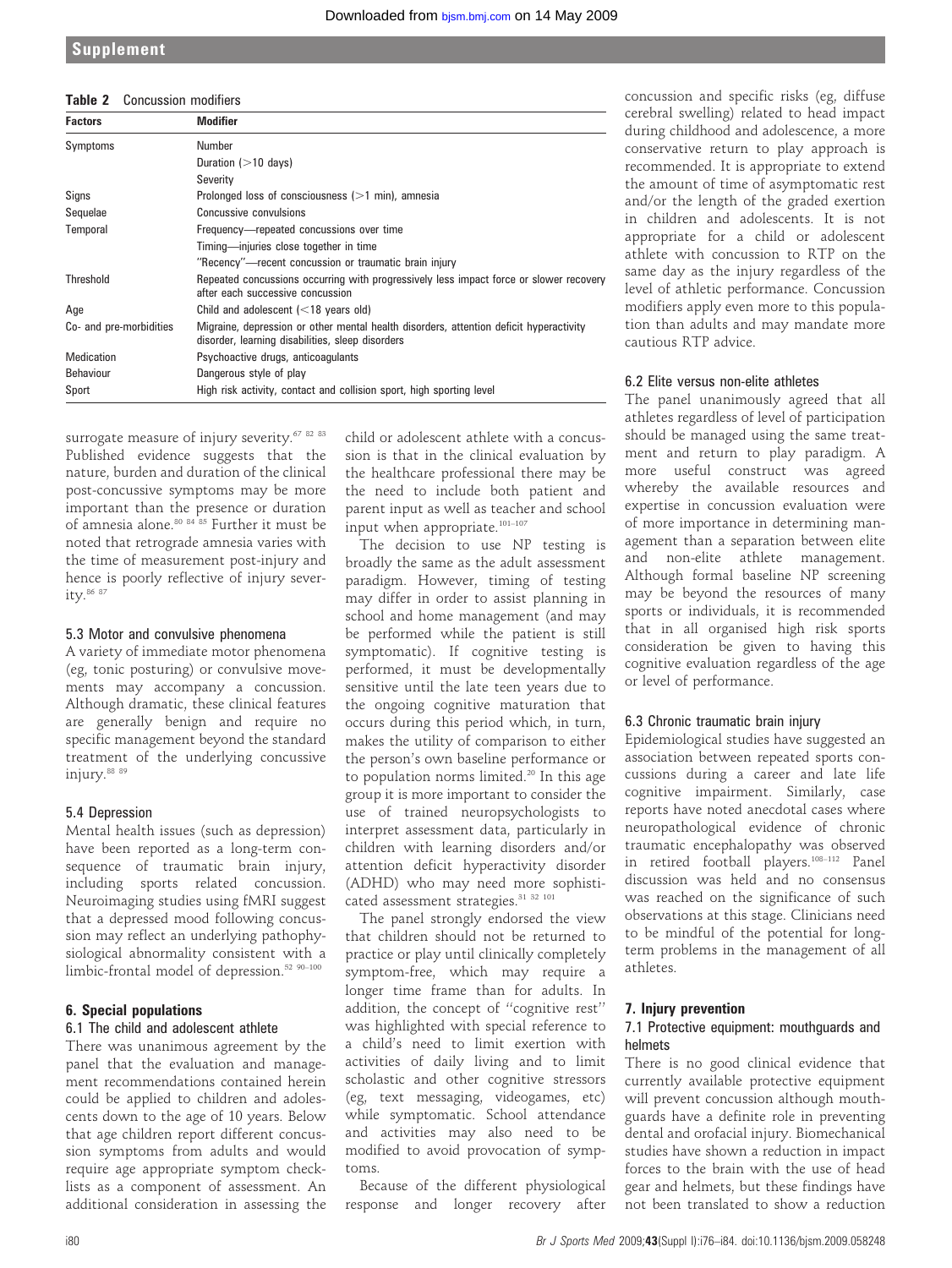in concussion incidence. For skiing and snowboarding there are a number of studies to suggest that helmets provide protection against head and facial injury and hence should be recommended for participants in alpine sports.<sup>113-116</sup> In specific sports such as cycling, motor and equestrian sports, protective helmets may prevent other forms of head injury (eg, skull fracture) that are related to falling on hard road surfaces; these may be an important injury prevention issue for those sports.<sup>116-128</sup>

#### 7.2 Rule change

Consideration of rule changes to reduce the head injury incidence or severity may be appropriate where a clear-cut mechanism is implicated in a particular sport. An example of this is in football (soccer) where research studies demonstrated that upper limb to head contact in heading contests accounted for approximately 50% of concussions.129 As noted earlier, rule changes may also be needed in some sports to allow an effective off-field medical assessment to occur without compromising the athlete's welfare, affecting the flow of the game or unduly penalising the player's team. It is important to note that rule enforcement may be a critical aspect of modifying injury risk in these settings; referees play an important role in this regard.

#### 7.3 Risk compensation

An important consideration in the use of protective equipment is the concept of risk compensation.130 This is where the use of protective equipment results in behavioural change, such as the adoption of more dangerous playing techniques, which can result in a paradoxical increase in injury rates. This may be a particular concern in child and adolescent athletes where head injury rates are often higher than in adult athletes.<sup>131-133</sup>

#### 7.4 Aggression versus violence in sport

The competitive/aggressive nature of sport which makes it fun to play and watch should not be discouraged. However, sporting organisations should be encouraged to address violence that may increase concussion risk.134 135 Fair play and respect should be supported as key elements of sport.

#### 8. Knowledge transfer

As the ability to treat or reduce the effects of concussive injury after the event is minimal, education of athletes, colleagues and the general public is a mainstay of

progress in this field. Athletes, referees, administrators, parents, coaches and healthcare providers must be educated regarding the detection of concussion, its clinical features, assessment techniques and principles of safe return to play. Methods to improve education, including web-based resources, educational videos and international outreach programmes are important in delivering the message. In addition, concussion working groups plus the support and endorsement of enlightened sport groups, such as Fédération Internationale de Football Association (FIFA), International Olympic Commission (IOC), International Rugby Board (IRB) and International Ice Hockey Federation (IIHF), who initiated this endeavour have enormous value and must be pursued vigorously. Fair play and respect for opponents are ethical values that should be encouraged in all sports and sporting associations. Similarly coaches, parents and managers play an important part in ensuring these values are implemented on the field of play.<sup>57 136-148</sup>

#### 9. Future directions

The consensus panellists recognise that research is needed across a range of areas in order to answer some critical research questions. The key areas for research identified include:

- Validation of the SCAT2.
- Gender effects on injury risk, severity and outcome.
- Paediatric injury and management paradigms.
- $\blacktriangleright$  Virtual reality tools in the assessment of injury.
- c Rehabilitation strategies (eg, exercise therapy).
- Novel imaging modalities and their role in clinical assessment.
- c Concussion surveillance using consistent definitions and outcome measures.
- $\blacktriangleright$  Clinical assessment where no baseline assessment has been performed.
- "Best-practice" neuropsychological testing.
- Long-term outcomes.
- On-field injury severity predictors.

#### 10. Medico-legal considerations

This consensus document reflects the current state of knowledge and will need to be modified according to the development of new knowledge. It provides an overview of issues that may be of

importance to healthcare providers involved in the management of sports related concussion. It is not intended as a standard of care, and should not be interpreted as such. This document is only a guide, and is of a general nature, consistent with the reasonable practice of a healthcare professional. Individual treatment will depend on the facts and circumstances specific to each individual case.

It is intended that this document will be formally reviewed and updated prior to 1 December 2012.

#### 11. Statement on background to consensus process

In November 2001, the 1st International Conference on Concussion in Sport was held in Vienna, Austria. This meeting was organised by the IIHF in partnership with FIFA and the Medical Commission of the IOC. As part of the resulting mandate for the future, the need for leadership and future updates was identified. The 2nd International Conference on Concussion in Sport was organised by the same group with the additional involvement of the IRB and was held in Prague, Czech Republic in November 2004. The original aims of the symposia were to provide recommendations for the improvement of safety and health of athletes who suffer concussive injuries in ice hockey, rugby, football (soccer) and other sports. To this end, a range of experts were invited to both meetings to address specific issues of epidemiology, basic and clinical science, injury grading systems, cognitive assessment, new research methods, protective equipment, management, prevention and long-term outcome.<sup>12</sup>

The 3rd International Conference on Concussion in Sport was held in Zurich, Switzerland on 29–30 October 2008 and was designed as a formal consensus meeting following the organisational guidelines set forth by the US National Institutes of Health. (Details of the consensus methodology can be obtained at: http://consensus.nih.gov/ABOUTCDP. htm) The basic principles governing the conduct of a consensus development conference are summarised below:

1. A broad based non-government, nonadvocacy panel was assembled to give balanced, objective and knowledgeable attention to the topic. Panel members excluded anyone with scientific or commercial conflicts of interest and included researchers in clinical medicine, sports medicine, neuroscience, neuroimaging, athletic training and sports science.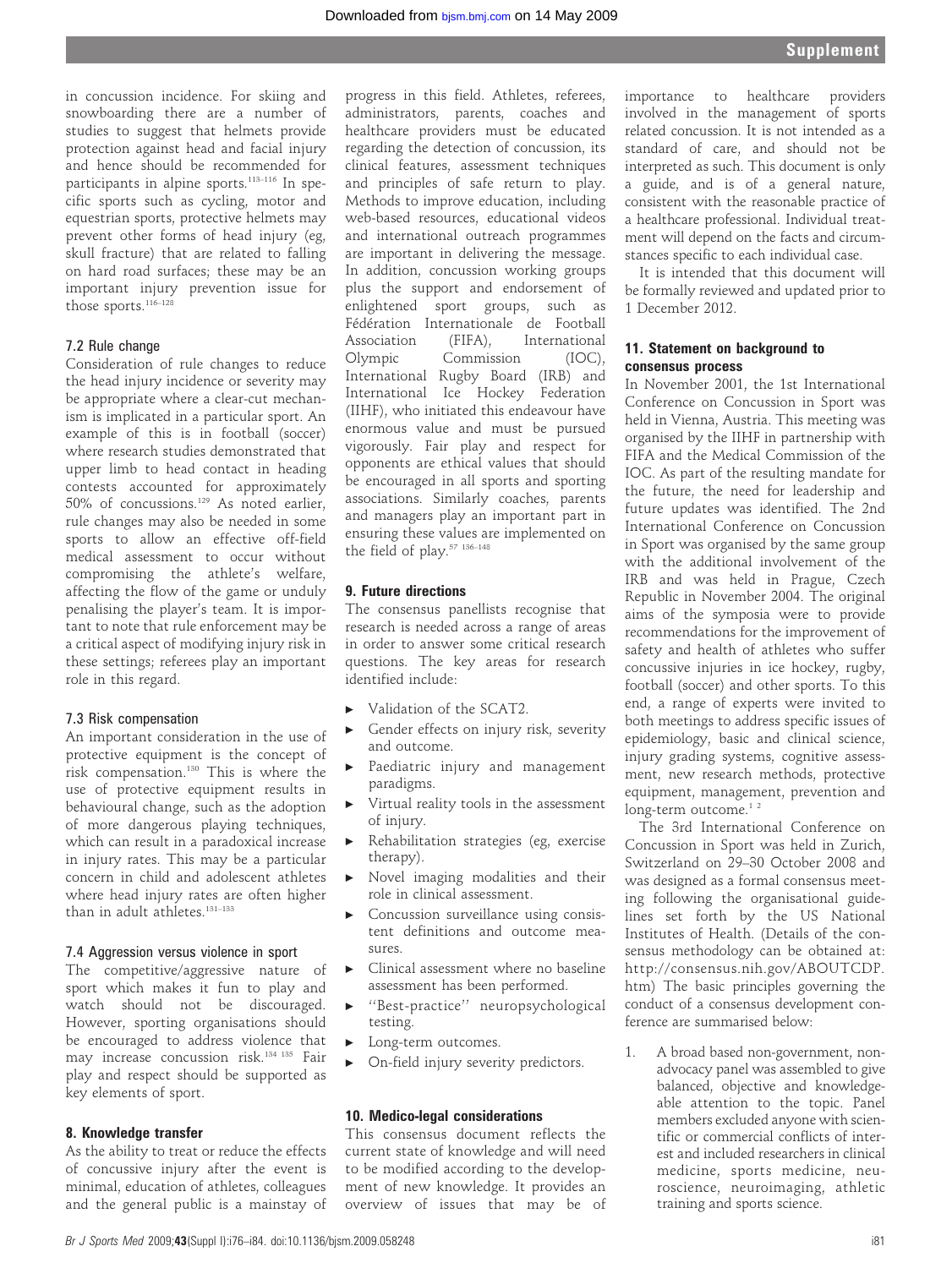# Supplement

- 2. These experts presented data in a public session, followed by inquiry and discussion. The panel then met in an executive session to prepare the consensus statement.
- 3. A number of specific questions were prepared and posed in advance to define the scope and guide the direction of the conference. The principle task of the panel was to elucidate responses to these questions. These questions are outlined above.
- 4. A systematic literature review was prepared and circulated in advance for use by the panel in addressing the conference questions.
- 5. The consensus statement is intended to serve as the scientific record of the conference.
- 6. The consensus statement will be widely disseminated to achieve maximum impact on both current healthcare practice and future medical research.

The panel chairperson (WM) did not identify with any advocacy position. The chairperson was responsible for directing the consensus session and guiding the panel's deliberations. Panellists were drawn from clinical practice, academic and research in the field of sports related concussion. They do not represent organisations per se but were selected for their expertise, experience and understanding of this field.

#### Competing interests: None.

#### Consensus panellists (listed in alphabetical order):

In addition to the authors above, the consensus panellists were S Broglio, G Davis, R Dick, J Dvorak, R Echemendia, G Gioia, K Guskiewicz, S Herring, G Iverson, J Kelly, J Kissick, M Makdissi, M McCrea, A Ptito, L Purcell, M Putukian. Also invited but not in attendance: R Bahr, L Engebretsen, P Hamlyn, B Jordan, P Schamasch.

This article has been co-published in the following journals: Clinical Journal of Sport Medicine, Physician and Sportsmedicine, Neurosurgery, Physical Medicine and Rehabilitation, Journal of Athletic Training, Scandinavian Journal of Medicine & Science in Sport, Journal of Clinical Neuroscience, Journal of Science & Medicine in Sport.

#### Accepted 2 February 2009

Br J Sports Med 2009;43:i76–i84. doi:10.1136/bjsm.2009.058248

#### REFERENCES

- 1. **Aubry M, Cantu R, Dvorak J, et al. Summary and** agreement statement of the First International Conference on Concussion in Sport, Vienna 2001. Recommendations for the improvement of safety and health of athletes who may suffer concussive injuries. Br J Sports Med 2002;36:6-10.
- 2. McCrory P, Johnston K, Meeuwisse W, et al. Summary and agreement statement of the 2nd

International Conference on Concussion in Sport, Prague 2004. Br J Sports Med 2005;39:196–204.

- 3. Maddocks D, Dicker G. An objective measure of recovery from concussion in Australian rules footballers. Sport Health 1989;7(Suppl):6-7. Maddocks DL, Dicker GD, Saling MM. The
- assessment of orientation following concussion in athletes. Clin J Sport Med 1995;5:32-5.
- 5. McCrea M. Standardized mental status assessment of sports concussion. Clin J Sport Med 2001;11:176–81.
- McCrea M, Kelly J, Randolph C, et al. Standardised assessment of concussion (SAC): on site mental status evaluation of the athlete. J Head Trauma Rehab 1998;13:27–36.
- 7. McCrea M, Randolph C, Kelly J. The Standardized Assessment of Concussion (SAC): manual for administration, scoring and interpretation, 2nd edn. Waukesha, WI: 2000.
- McCrea M, Kelly JP, Kluge J, et al. Standardized assessment of concussion in football players. Neurology 1997;48:586–8.
- 9. **Chen J,** Johnston K, Collie A, et al. A validation of the Post Concussion Symptom Scale in the assessment of complex concussion using cognitive testing and functional MRI. J Neurol Neurosurg Psychiatry 2007;78:1231–8.
- 10. Chen J, Johnston K, Frey S, et al. Functional abnormalities in symptomatic concussed athletes: an fMRI study. Neuroimage 2004;22:68–82.
- 11. **Chen JK,** Johnston KM, Collie A, et al. Association between symptom severity, cogsport tests results, and functional MRI activation in symptomatic concussed athletes. Clin J Sport Med 2004;14:379.
- Chen JK, Johnston KM, Collie A, et al. Behavioural and functional imaging outcomes in symptomatic concussed athletes measured with cogsport and functional MRI. Br J Sports Med 2004;38:659.
- 13. Ptito A, Chen JK, Johnston KM. Contributions of functional magnetic resonance imaging (fMRI) to sport concussion evaluation. NeuroRehabilitation 2007;22:217–27.
- 14. Guskiewicz K. Postural stability assessment following concussion. Clin J Sport Med 2001;11:182–90.
- 15. **Guskiewicz KM.** Assessment of postural stability following sport-related concussion. Curr Sports Med Rep 2003;2:24–30.
- 16. Guskiewicz KM, Ross SE, Marshall SW. Postural stability and neuropsychological deficits after concussion in collegiate athletes. J Athl Train 2001;36:263–73.
- 17. Cavanaugh JT, Guskiewicz KM, Giuliani C, et al. Detecting altered postural control after cerebral concussion in athletes with normal postural stability. Br J Sports Med 2005;39:805–11.
- 18. Cavanaugh JT, Guskiewicz KM, Giuliani C, et al. Recovery of postural control after cerebral concussion: new insights using approximate entropy. J Athl Train 2006;41:305–13.
- 19. **Cavanaugh JT, Guskiewicz KM, Stergiou N. A** nonlinear dynamic approach for evaluating postural control: new directions for the management of sport-related cerebral concussion. Sports Med 2005;35:935–50.
- 20. Fox ZG, Mihalik JP, Blackburn JT, et al. Return of postural control to baseline after anaerobic and aerobic exercise protocols. J Athl Train 2008;43:456–63.
- 21. **Collie A, Darby D, Maruff P. Computerised cognitive** assessment of athletes with sports related head injury. Br J Sports Med 2001;35:297-302.
- 22. **Collie A, Maruff P. Computerised** neuropsychological testing. Br J Sports Med 2003;37:2–3.
- 23. Collie A, Maruff P, McStephen M, et al. Psychometric issues associated with computerised neuropsychological assessment of concussed athletes. Br J Sports Med 2003;37:556–9.
- 24. **Collins MW,** Grindel SH, Lovell MR, et al. Relationship between concussion and neuropsychological performance in college football players. JAMA 1999;282:964–70.
- 25. Lovell MR. The relevance of neuropsychologic testing for sports-related head injuries. Curr Sports Med Rep 2002:1:7-11.
- 26. Lovell MR, Collins MW. Neuropsychological assessment of the college football player. J Head Trauma Rehabil 1998;13(2):9-26.
- 27. Bleiberg J, Cernich AN, Cameron K, et al. Duration of cognitive impairment after sports concussion. Neurosurgery 2004;54:1073–80.
- 28. **Bleiberg J,** Warden D. Duration of cognitive impairment after sports concussion. Neurosurgery 2005;56:E1166.
- 29. Broglio SP, Macciocchi SN, Ferrara MS. Neurocognitive performance of concussed athletes when symptom free. J Athl Train 2007;42:504-8.
- 30. Broglio SP, Macciocchi SN, Ferrara MS. Sensitivity of the concussion assessment battery. Neurosurgery 2007;60:1050–8.
- 31. Gioia G, Janusz J, Gilstein K, et al. Neueopsychological management of concussion in children and adolescents: effects of age and gender on ImPact (abstract). Br J Sports Med 2004:38:657.
- 32. **McCrory P**, Collie A, Anderson V, et al. Can we manage sport related concussion in children the same as in adults? Br J Sports Med 2004;38:516-9.
- 33. Kristman VL, Tator CH, Kreiger N, et al. Does the apolipoprotein epsilon 4 allele predispose varsity athletes to concussion? A prospective cohort study. Clin J Sport Med 2008;18:322-8.
- 34. **Terrell TR**, Bostick RM, Abramson R, et al. APOE APOE promoter, and tau genotypes and risk for concussion in college athletes. Clin J Sport Med 2008;18:10–7.
- 35. Vagnozzi R, Tavazzi B, Signoretti S, et al. Temporal window of metabolic brain vulnerability to concussions: mitochondrial-related impairment part I. Neurosurgery 2007;61:379-89.
- 36. **Hang CH,** Chen G, Shi JX, et al. Cortical expression of nuclear factor kappaB after human brain contusion. Brain Res 2006;1109:14–21.
- 37. Peng RY, Gao YB, Xiao XY, et al. [Study on the expressions of basic fibroblast growth factor and nervous growth factor genes in rat cerebral concussion]. Zhongguo Wei Zhong Bing Ji Jiu Yi Xue 2003;15:213–6.
- 38. Yunoki M, Kawauchi M, Ukita N, et al. Effects of lecithinized SOD on sequential change in SOD activity after cerebral contusion in rats. Acta Neurochir Suppl 1998;71:142–5.
- 39. Hinkle DA, Baldwin SA, Scheff SW, et al. GFAP and S100beta expression in the cortex and hippocampus in response to mild cortical contusion. J Neurotrauma 1997;14:729–38.
- 40. **Holmin S,** Schalling M, Hojeberg B, et al. Delayed cytokine expression in rat brain following experimental contusion. J Neurosurg 1997;86:493-504.
- 41. Sandberg Nordqvist AC, von Holst H, Holmin S, et al. Increase of insulin-like growth factor (IGF)-1, IGF binding protein-2 and -4 mRNAs following cerebral contusion. Brain Res Mol Brain Res 1996;38:285-93.
- 42. Fukuhara T, Nishio S, Ono Y, et al. Induction of Cu, Zn-superoxide dismutase after cortical contusion injury during hypothermia. Brain Res 1994;657:333-6.
- 43. Boutin D, Lassonde M, Robert M, et al. Neurophysiological assessment prior to and following sports-related concussion during childhood: a case study. Neurocase 2008;14:239–48.
- 44. De Beaumont L, Brisson B, Lassonde M, et al. Long-term electrophysiological changes in athletes with a history of multiple concussions. Brain Inj 2007;21:631–44.
- 45. De Beaumont L, Lassonde M, Leclerc S, et al. Long-term and cumulative effects of sports concussion on motor cortex inhibition. Neurosurgery 2007;61:329–37.
- 46. Gaetz M, Weinberg H. Electrophysiological indices of persistent post-concussion symptoms. Brain Inj 2000;14:815–32.
- 47. Gosselin N, Theriault M, Leclerc S, et al. Neurophysiological anomalies in symptomatic and asymptomatic concussed athletes. Neurosurgery 2006;58:1151–61.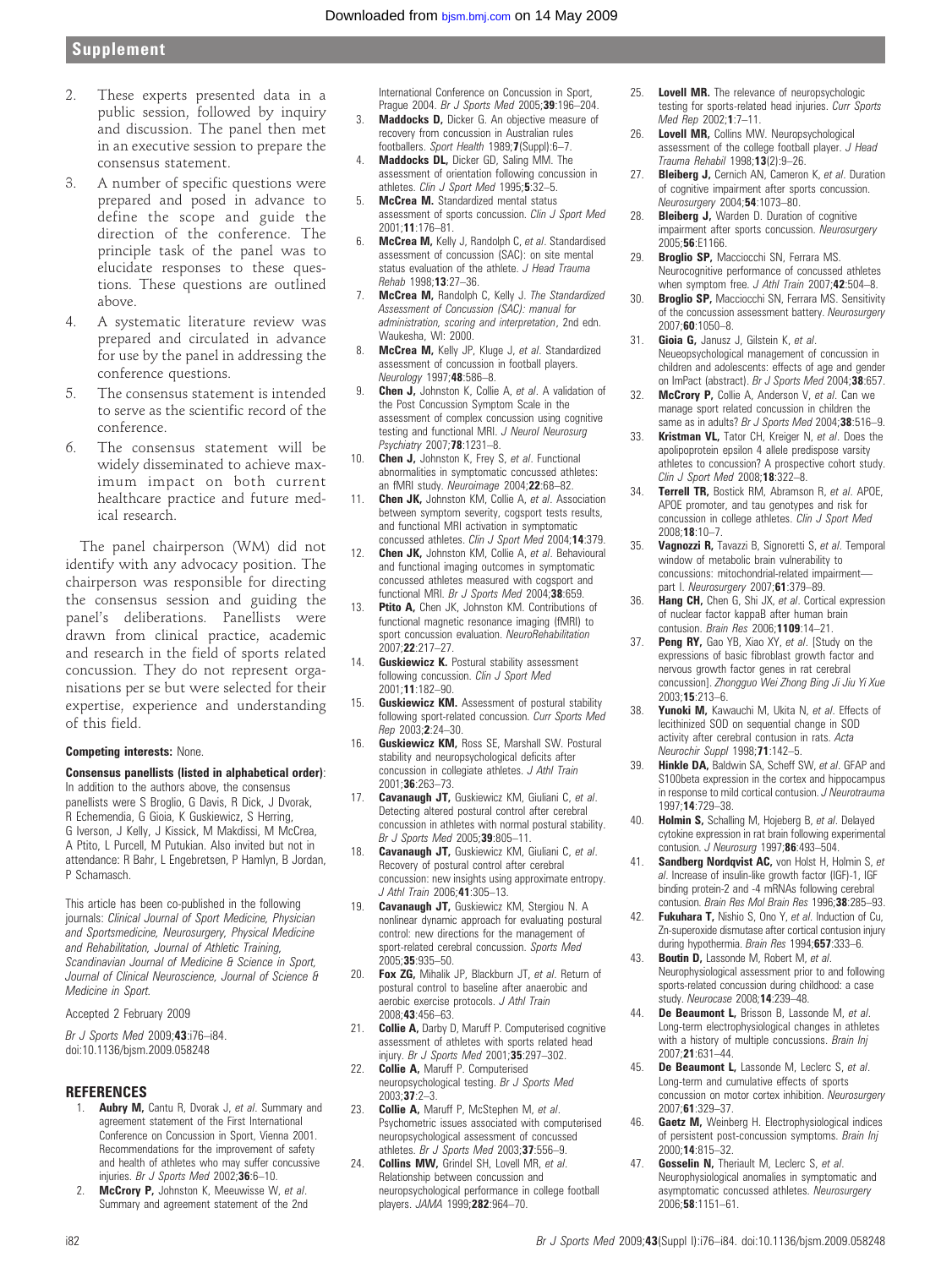- 48. Lavoie ME, Dupuis F, Johnston KM, et al. Visual p300 effects beyond symptoms in concussed college athletes. J Clin Exp Neuropsychol 2004;26:55–73.
- 49. Rousseff RT, Tzvetanov P, Atanassova PA, et al. Correlation between cognitive P300 changes and the grade of closed head injury. Electromyogr Clin Neurophysiol 2006;46:275–7.
- 50. Begaz T, Kyriacou DN, Segal J, et al. Serum biochemical markers for post-concussion syndrome in patients with mild traumatic brain injury. J Neurotrauma 2006;23:1201–10.
- 51. de Boussard CN, Lundin A, Karlstedt D, et al. S100 and cognitive impairment after mild traumatic brain iniury. J Rehabil Med 2005; 37:53-7.
- 52. Lima DP, Simao Filho C, Abib Sde C, et al. Quality of life and neuropsychological changes in mild head trauma. Late analysis and correlation with S100B protein and cranial CT scan performed at hospital admission. Injury 2008;39:604–11.
- 53. Ma M, Lindsell CJ, Rosenberry CM, et al. Serum cleaved tau does not predict postconcussion syndrome after mild traumatic brain injury. Am J Emerg Med 2008;26:763-8.
- 54. Stalnacke BM, Tegner Y, Sojka P. Playing ice hockey and basketball increases serum levels of S-100B in elite players: a pilot study. Clin J Sport Med 2003;13:292–302.
- 55. Stalnacke BM, Tegner Y, Sojka P. Playing soccer increases serum concentrations of the biochemical markers of brain damage S-100B and neuronspecific enolase in elite players: a pilot study. Brain Inj 2004;18:899–909.
- 56. **Townend W, Ingebrigtsen T. Head injury outcome** prediction: a role for protein S-100B? *Injury* 2006;37:1098–108.
- 57. Johnston K, Bloom G, Ramsay J, et al. Current concepts in concussion rehabilitation. Curr Sports Med Rep 2004;3:316-23.
- 58. Guskiewicz KM, Bruce SL, Cantu RC, et al. National Athletic Trainers' Association position statement: management of sport-related concussion. J Athl Train 2004;39:280-97.
- 59. Herring S, Bergfeld J, Boland A, et al. Concussion (mild traumatic brain injury) and the team physician: a consensus statement. Medicine Sci Sports Exerc 2006;38:395–9.
- 60. Kelly JP, Rosenberg JH. The development of guidelines for the management of concussion in sports. Journal Head Trauma Rehabil 1998;13:53-65.
- 61. Pellman EJ, Viano DC, Casson IR, et al. Concussion in professional football: players returning to the same game-part 7. Neurosurgery 2005;56:79-92.
- 62. Guskiewicz KM, McCrea M, Marshall SW, et al. Cumulative effects associated with recurrent concussion in collegiate football players. JAMA 2003;290:2549–55.
- 63. Lovell M, Collins M, Bradley J. Return to play following sports-related concussion. Clin Sports Med 2004;23:421–41.
- 64. Collins M, Field M, Lovell M, et al. Relationship between postconcussion headache and neuropsychological test performance in high school athletes. American J Sports Med 2003;31:168-73.
- Collins M, Grindel S, Lovell M, et al. Relationship between concussion and neuropsychological performance in college football players. JAMA 1999;282:964–70.
- 66. Collins MW, Lovell MR, Iverson GL, et al. Cumulative effects of concussion in high school athletes. Neurosurgery 2002;51:1175–81.
- 67. McCrea M, Guskiewicz KM, Marshall SW, et al. Acute effects and recovery time following concussion in collegiate football players. JAMA 2003;290:2556–63.
- 68. McCrea M, Hammeke T, Olsen G, et al. Unreported concussion in high school football players: implications for prevention. Clin J Sport Med 2004;14:13–7.
- 69. Bloom G, Horton A, McCrory P, et al. Sport psychology and concussion: new impacts to explore. Br J Sports Med 2004;38:519–21.
- 70. Weiss MR, Gill DL. What goes around comes around: re-emerging themes in sport and exercise psychology. Res Q Exerc Sport 2005; 76(2 Suppl):S71–87.
- 71. **McCrory P.** Should we treat concussion pharmacologically? The need for evidence based pharmacological treatment for the concussed athlete. Br  $\tilde{J}$  Sports Med 2002:36:3-5.
- 72. McCrory P. Preparticipation assessment for head injury. Clin J Sport Med 2004;14:139-44.
- 73. Johnston KM, Lassonde M, Ptito A. A contemporary neurosurgical approach to sportrelated head injury: the McGill concussion protocol. J Am Coll Surg 2001;192:515-24.
- 74. **Delaney J,** Lacroix V, Leclerc S, et al. Concussions during the 1997 Canadian Football League season. Clin  $J$  Sport Med 2000;10:9-14.
- 75. **Delaney J,** Lacroix V, Leclerc S, et al. Concussions among university football and soccer players. Clin J Sport Med 2002;12:331-8.
- Gessel LM, Fields SK, Collins CL, et al. Concussions among United States high school and collegiate athletes. J Athl Train 2007;42:495–503.
- 77. **Dvorak J,** Junge A, Fuller C, et al. Medical issues in women's football. Br J Sports Med 2007;41(Suppl 1):i1.
- 78. **Dvorak J, McCrory P, Kirkendall DT. Head injuries in** the female football player: incidence, mechanisms, risk factors and management. Br J Sports Med 2007;41(Suppl 1):i44–6.
- 79. **Jennett B.** Bond M. Assessment of outcome after severe brain damage: a practical scale. Lancet 1975;1:480–4.
- Leninger B, Gramling S, Farrell A, et al. Neuropsychological deficits in symptomatic minor head injury patients after concussion and mild concussion. J Neurol Neurosurg Psychiatry 1990;53:293–6.
- 81. Lovell M, Iverson G, Collins M, et al. Does loss of consciousness predict neuropsychological decrements after concussion. Clin J Sport Med 1999;9:193–9.
- 82. McCrea M, Kelly J, Randolph C, et al. Immediate neurocognitive effects of concussion. Neurosurgery 2002;50:1032–42.
- 83. **Cantu RC.** Posttraumatic retrograde and anterograde amnesia: pathophysiology and implications in grading and safe return to play. J Athl Train 2001;36:244–8.
- 84. Lovell MR, Collins MW, Iverson GL, et al. Recovery from mild concussion in high school athletes. J Neurosurg 2003;98:296–301.
- 85. McCrory PR, Ariens T, Berkovic SF. The nature and duration of acute concussive symptoms in Australian football. Clin J Sport Med 2000;10:235-8.
- 86. **Yarnell P,** Lynch S. The 'ding': amnestic state in football trauma. Neurology 1973;23:196–7.
- Yarnell PR, Lynch S. Retrograde memory immediately after concussion. Lancet 1970;1:863–4.
- 88. McCrory PR, Berkovic SF. Video analysis of acute motor and convulsive manifestations in sport-related concussion. Neurology 2000;54:1488-91.
- 89. McCrory PR, Bladin PF, Berkovic SF. Retrospective study of concussive convulsions in elite Australian rules and rugby league footballers: phenomenology, aetiology, and outcome. BMJ 1997;314:171-4.
- 90. Fleminger S. Long-term psychiatric disorders after traumatic brain injury. Eur J Anaesthesiol Suppl 2008;42:123–30.
- 91. Chen JK, Johnston KM, Petrides M, et al. Neural substrates of symptoms of depression following concussion in male athletes with persisting postconcussion symptoms. Arch Gen Psychiatry 2008;65:81–9.
- 92. Bryant RA. Disentangling mild traumatic brain injury and stress reactions. N Engl J Med 2008;358:525-7.
- 93. Vanderploeg RD, Curtiss G, Luis CA, et al. Longterm morbidities following self-reported mild traumatic brain injury. J Clin Exp Neuropsychol 2007;29:585–98.
- 94. Guskiewicz KM, Marshall SW, Bailes J, et al. Recurrent concussion and risk of depression in

retired professional football players. Med Sci Sports Exerc 2007;39:903–9.

- 95. **Kashluba S,** Casey JE, Paniak C. Evaluating the utility of ICD-10 diagnostic criteria for postconcussion syndrome following mild traumatic brain injury. J Int Neuropsychol Soc 2006;12:111-8.
- 96. **Iverson GL.** Misdiagnosis of the persistent postconcussion syndrome in patients with depression. Arch Clin Neuropsychol 2006;21:303-10.
- 97. **Chamelian L,** Feinstein A. The effect of major depression on subjective and objective cognitive deficits in mild to moderate traumatic brain injury. J Neuropsychiatry Clin Neurosci 2006;18:33–8.
- 98. Mooney G, Speed J, Sheppard S. Factors related to recovery after mild traumatic brain injury. Brain Inj 2005;19:975–87.
- 99. Broshek DK, Freeman JR. Psychiatric and neuropsychological issues in sport medicine. Clin Sports Med 2005;**24:**663-79.
- 100. Pellman EJ. Background on the National Football League's research on concussion in professional football. Neurosurgery 2003;53:797-8.
- 101. **Purcell L**, Carson J. Sport-related concussion in pediatric athletes. Clin Pediatr (Phila) 2008;47:106-13.
- 102. Lee LK. Controversies in the sequelae of pediatric mild traumatic brain injury. Pediatr Emerg Care 2007;23:580–3.
- 103. Schnadower D, Vazquez H, Lee J, et al. Controversies in the evaluation and management of minor blunt head trauma in children. Current Opin Pediatr 2007;19:258–64.
- 104. Wozniak JR, Krach L, Ward E, et al. Neurocognitive and neuroimaging correlates of pediatric traumatic brain injury: a diffusion tensor imaging (DTI) study. Arch Clin Neuropsychol 2007;22:555-68.
- 105. Hayden MG, Jandial R, Duenas HA, et al. Pediatric concussions in sports; a simple and rapid assessment tool for concussive injury in children and adults. Childs Nerv Syst 2007;23:431–5.
- 106. Lee MA. Adolescent concussions-management recommendations: a practical approach. Conn Med 2006;70:377–80.
- 107. Kirkwood MW, Yeates KO, Wilson PE. Pediatric sport-related concussion: a review of the clinical management of an oft-neglected population. Pediatrics 2006;117:1359-71.
- 108. **Guskiewicz KM, Marshall SW, Bailes J, et al.** Association between recurrent concussion and latelife cognitive impairment in retired professional football players. Neurosurgery 2005;57:719-26.
- 109. Nandoe RD, Scheltens P, Eikelenboom P, Head trauma and Alzheimer's disease. J Alzheimers Dis 2002;4:303–8.
- 110. Stern MB. Head trauma as a risk factor for Parkinson's disease. Mov Disord 1991:6:95-7.
- 111. Omalu BI, DeKosky ST, Hamilton RL, et al. Chronic traumatic encephalopathy in a national football league player: part II. Neurosurgery 2006;59:1086-93.
- 112. **Omalu BI,** DeKosky ST, Minster RL, et al. Chronic traumatic encephalopathy in a National Football League player. Neurosurgery 2005;57:128-34.
- 113. Hagel BE, Pless IB, Goulet C, et al. Effectiveness of helmets in skiers and snowboarders: case-control and case crossover study. BMJ 2005;330:281.
- 114. McCrory P. The role of helmets in skiing and snowboarding. Br J Sports Med 2002;36:314.
- 115. Mueller BA, Cummings P, Rivara FP, et al. Injuries of the head, face, and neck in relation to ski helmet use. Epidemiology 2008;19:270-6.
- 116. Sulheim S, Holme I, Ekeland A, et al. Helmet use and risk of head injuries in alpine skiers and snowboarders. JAMA 2006; 295:919-24.
- 117. **Delaney JS, Al-Kashmiri A, Drummond R, et al. The** effect of protective headgear on head injuries and concussions in adolescent football (soccer) players. Br J Sports Med 2008;42:110-5.
- 118. Viano DC, Pellman EJ, Withnall C, et al. Concussion in professional football: performance of newer helmets in reconstructed game impacts—part 13. Neurosurgery 2006;59:591–606.
- 119. Finch C, Braham R, McIntosh A, et al. Should football players wear custom fitted mouthguards?